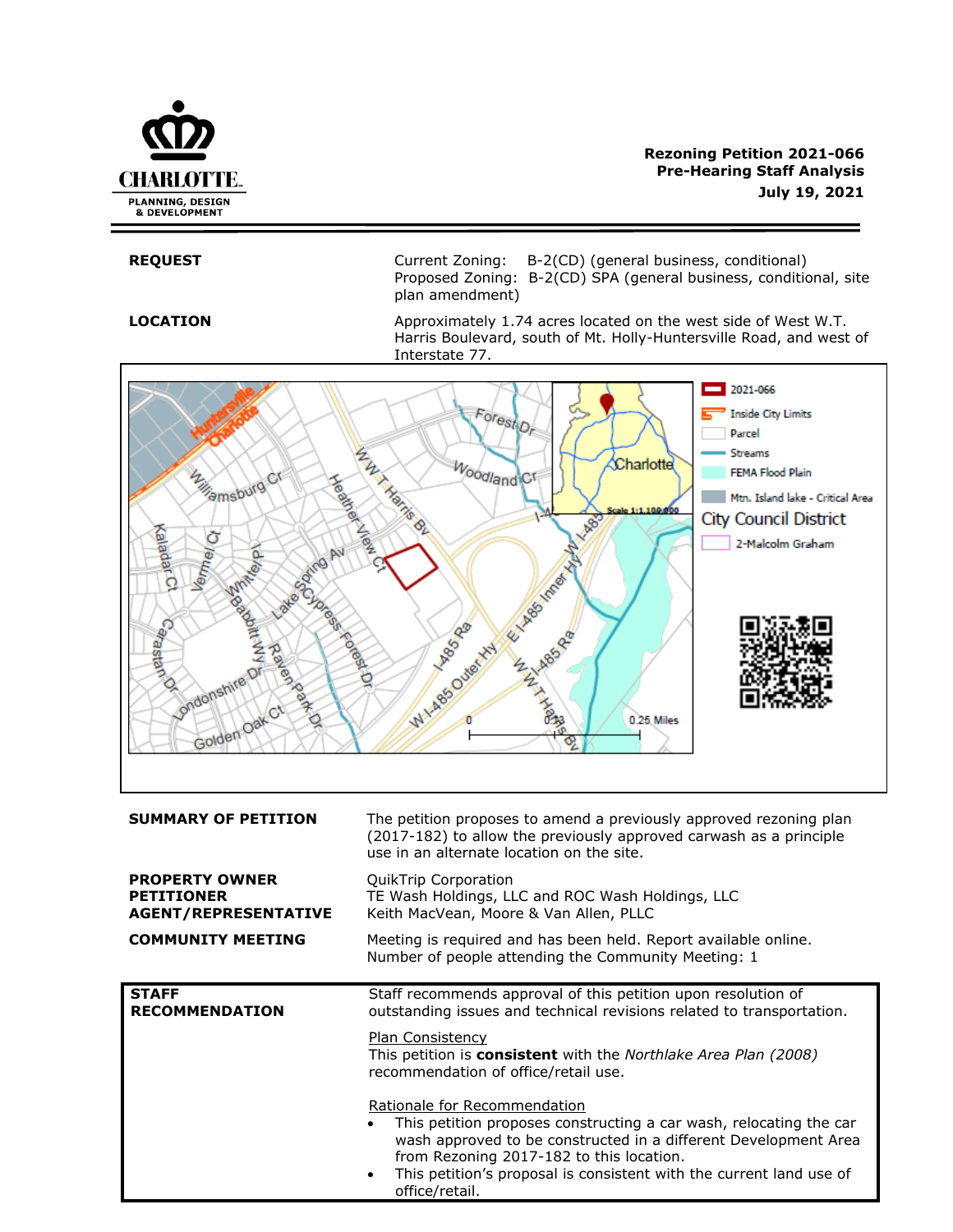- The site's proximity to Interstate 485 and the adjacent QuikTrip gas station make relocating this car wash to this development area an appropriate use. The petition commits to establishing a Class B buffer (56.25 feet)
	- and building an 8-foot masonry wall along a portion of the site's northern border to maintain an appropriate transition between the single-family neighborhood that lies adjacent to the site.

## **PLANNING STAFF REVIEW**

## • **Proposed Request Details**

- The site plan amendment contains the following changes:
- Relocatesthe development of a car wash and accessory uses as allowed in the B-2 zoning district.
- Limits the maximum height to 32-feet.
- Limits the site to 6,000 square-feet of gross floor area including the car wash.
- Proposes a 3-foot tall masonry screening wall along the site's frontage.
- Maintains an undisturbed 56-foot, Class B buffer with an eight-foot tall masonry wall along the northern boundary of the site.
- Maintains a minimum 20-foot wide landscaped building and parking setback and a 14-foot wide multi-use path along West W.T. Harris Boulevard.

## • **Existing Zoning and Land Use**



eating/drinking/entertainment establishments (EDEEs), carwash, retail, offices, medical offices, indoor pet services, personal services, financial institutions and climate controlled self-storage.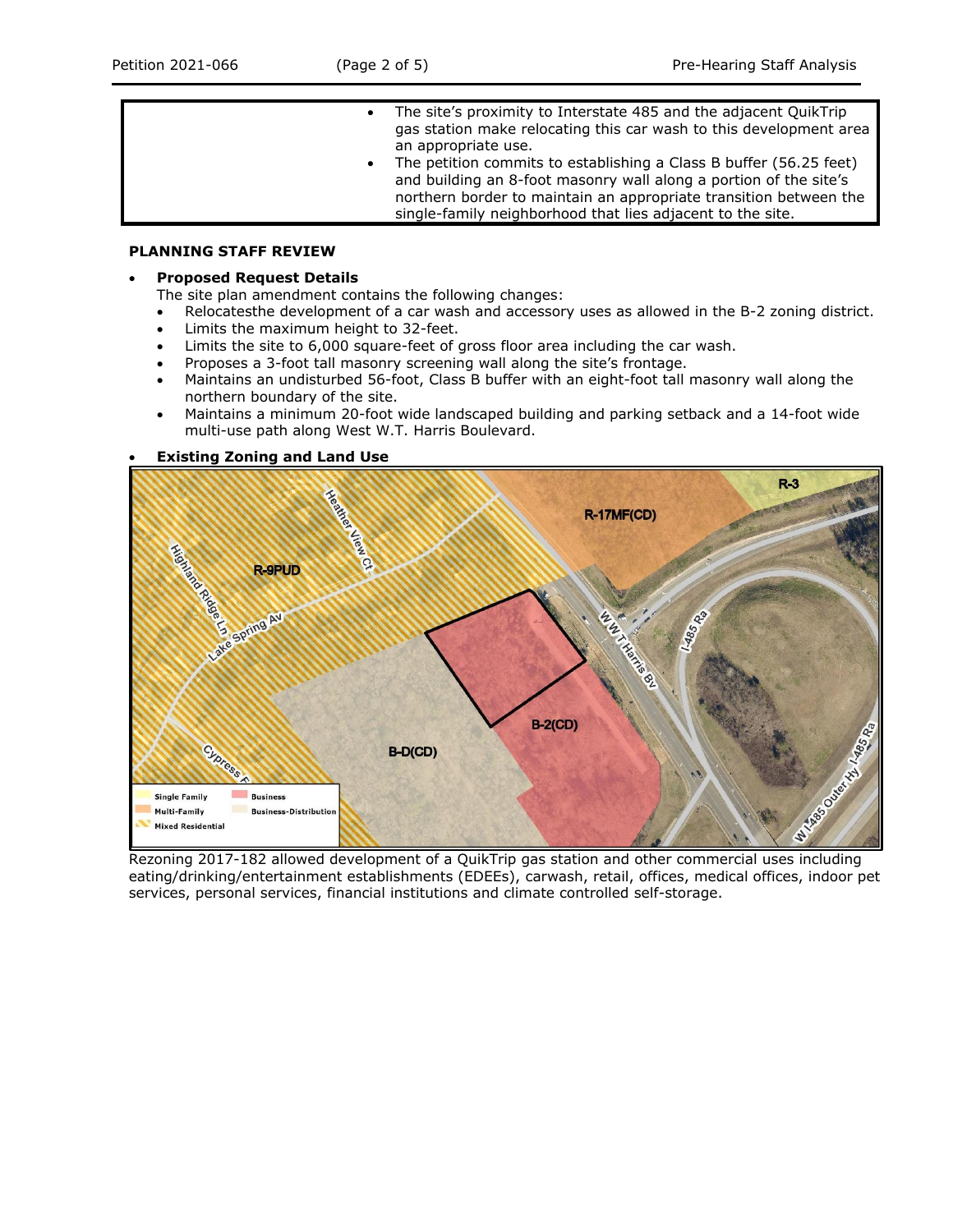## • **Rezoning History in Area**



| <b>Petition</b><br><b>Number</b> | <b>Summary of Petition</b>                                                                                                                                                                                                                                                                                                 | <b>Status</b> |
|----------------------------------|----------------------------------------------------------------------------------------------------------------------------------------------------------------------------------------------------------------------------------------------------------------------------------------------------------------------------|---------------|
| 2017-009                         | Rezoned 2.97 acres to allow up to 75 age-restricted, multi-<br>family units in one single building                                                                                                                                                                                                                         | Approved      |
| 2017-182                         | Rezoned 11.96 acres to allow development of a QuikTrip<br>gas station and other commercial uses including<br>eating/drinking/entertainment establishments (EDEEs),<br>carwash, retail, offices, medical offices, indoor pet services,<br>personal services, financial institutions and climate<br>controlled self-storage. | Approved      |
| 2019-184                         | Rezoned 4.2 acres to allow up to 71 age-restricted multi-<br>family units in one single building.                                                                                                                                                                                                                          | Approved      |

## • **Public Plans and Policies**



• The *Northlake Area Plan (2008)* calls for Office/Retail for the site.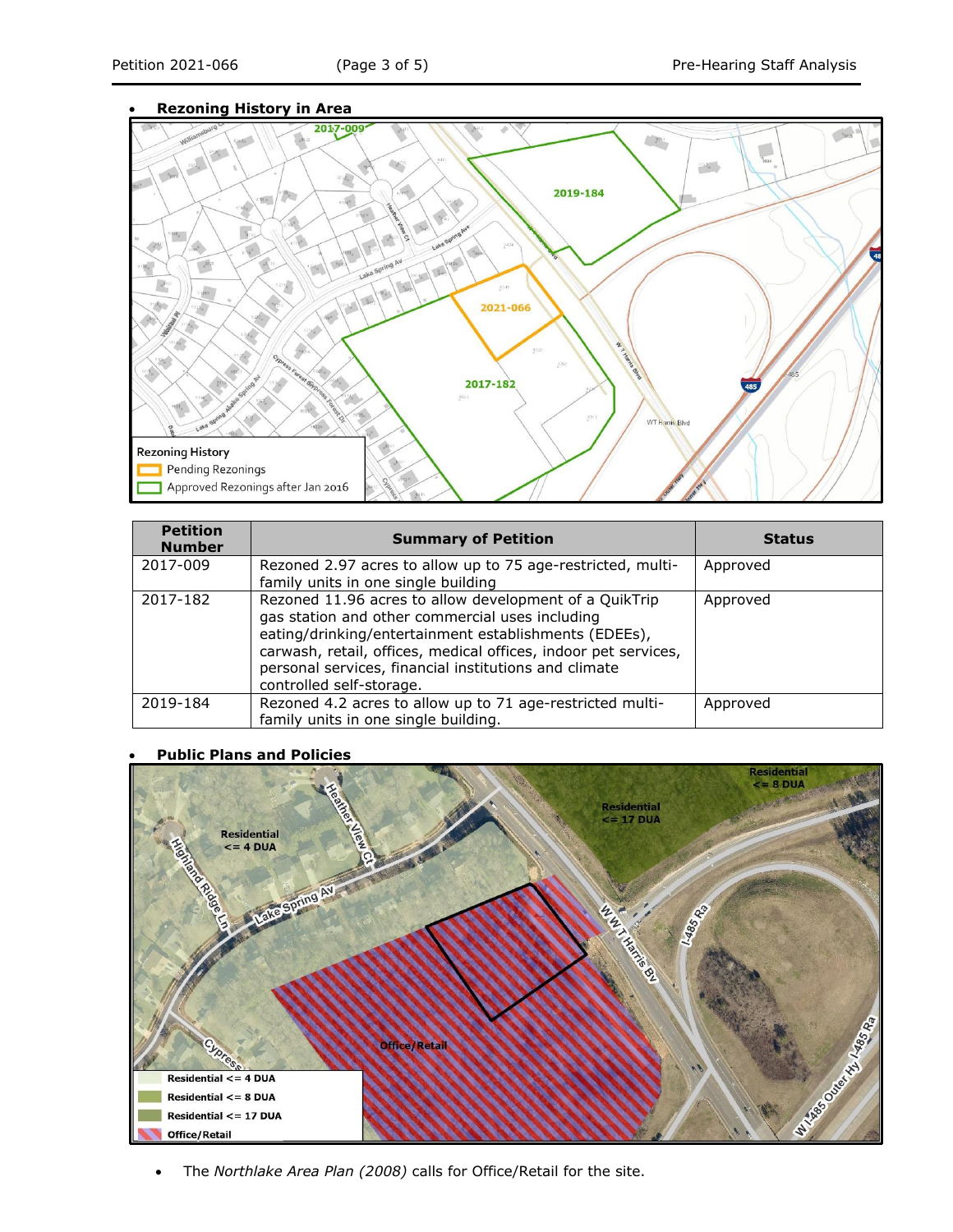## • **TRANSPORTATION SUMMARY**

- $\circ$  The site is located on a State-maintained major thoroughfare road (West WT Harris Boulevard). The site falls within the boundaries of the *Northlakes Area Plan*. Site plan revisions are needed to meet ordinance requirements and/or the outstanding items including, but not limited to revising the proposed driveway design to improve site circulation without adversely impacting the traffic signal movements at the WT Harris Boulevard and I-485 off-ramp intersection. Additionally, update the site plan to incorporate minor technical clarifications within the conditional notes. Further details are listed below.
- **Active Projects:**
	- o None
- **Transportation Considerations**
	- o See Outstanding Issues, Notes 1 & 2.
- **Vehicle Trip Generation:**

Current Zoning:

Existing Use: 225 trips per day (based on 20,063 square-feet of office uses). Entitlement: 120 trips per day (based on 47,100 square-feet of warehouse uses). Proposed Zoning: no data to estimate trips (based on a 6,000 square-foot automated car wash).

**DEPARTMENT COMMENTS** (see full department reports online)

- **Charlotte Area Transit System:** No outstanding issues.
- **Charlotte Fire Department:** See advisory comments at www.rezoning.org
- **Charlotte-Mecklenburg Schools:** Nonresidential petitions do not impact the number of students generated.
- **Charlotte Water:** Charlotte Water has accessible water system infrastructure for the rezoning boundary via an existing 16-inch water distribution main located along W.T. Harris Blvd. Charlotte Water has sanitary sewer system infrastructure accessible for the rezoning boundary via an existing 8-inch gravity sewer main located along W.T. Harris Blvd. See advisory comments at www.rezoning.org
- **City Arborist:** No comments submitted.
- **Erosion Control:** No outstanding issues.
- **Mecklenburg County Land Use and Environmental Services Agency:** See advisory comments at www.rezoning.org
- **Mecklenburg County Parks and Recreation Department:** No outstanding issues.
- **Stormwater Services Land Development Engineering:** No outstanding issues.
- **Storm Water Services: No outstanding issues.**
- **Urban Forestry: No outstanding issues.**

## **OUTSTANDING ISSUES**

Transportation

1. Either remove the right in only driveway and keep the full access drive or keep the right in only access driveway and convert the full access drive to egress only. Revise conditional note 2f. to update this language to match the revised driveway design.